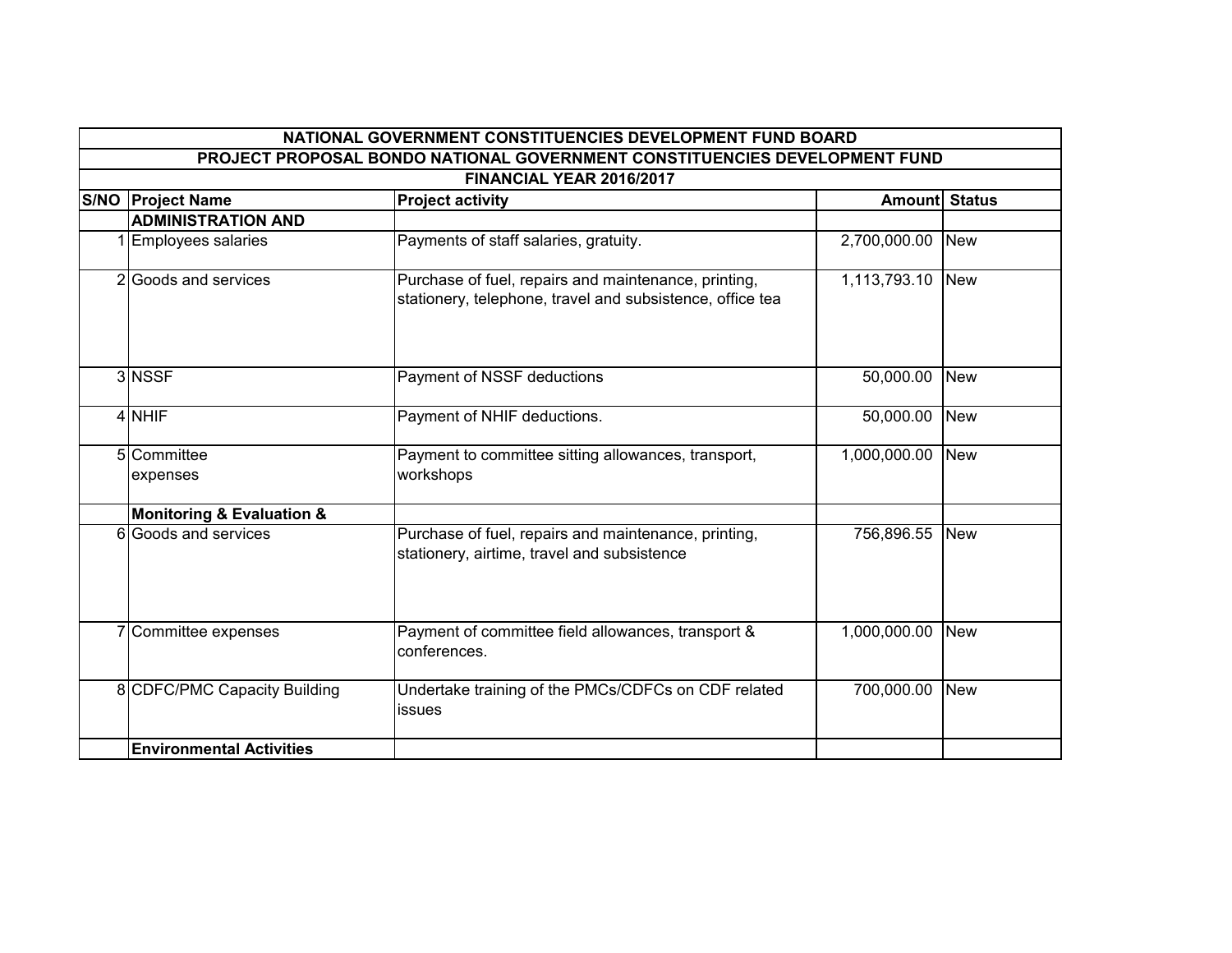| 9 Constituency Environment Projects   | Purchase & planting of tree seedlings in Masita primary<br>school, Chamagaha primary school, Ajigo primary school,<br>Nyang'oma primary school, Ndere Alinga primary school &<br>Sika primary school each at Kshs 272,988.51 | 1,637,931.03  | <b>New</b> |
|---------------------------------------|------------------------------------------------------------------------------------------------------------------------------------------------------------------------------------------------------------------------------|---------------|------------|
| <b>Sports Activity</b>                |                                                                                                                                                                                                                              |               |            |
| 10 Constituency sports tournament     | Carrying out constituency sports activities including football,<br>athletics, volley ball                                                                                                                                    | 1,137,931.03  | <b>New</b> |
| <b>Bursary</b>                        |                                                                                                                                                                                                                              |               |            |
| 11 Bursary Secondary Schools          | Provision of Bursary to Needy and Bright Students in<br>Secondary Schools.                                                                                                                                                   | 20,000,000.00 | <b>New</b> |
| 12 Tertiary / University Institutions | Provision of Bursary to Needy and Bright Students in<br>Tertiary Institutions/Universities.                                                                                                                                  | 4,663,793.10  | <b>New</b> |
| 13 NHIF                               | Payment of NHIF cards to special interest persons among<br>the 6 wards approx 667 people $@$ kshs. 6,000                                                                                                                     | 4,000,000.00  | <b>New</b> |
| <b>SECURITY PROJECTS</b>              |                                                                                                                                                                                                                              |               |            |
| 14 Nango Chief's Office               | Plastering & Roofing of Nango Chief's Office                                                                                                                                                                                 | 400,000.00    | Ongoing    |
| 15 Aila Chief's Camp                  | Floor hacking, screeding, plastering & painting of Aila<br>Chief's Office                                                                                                                                                    | 500,000.00    | <b>New</b> |
| 16 Amoyo Chief's Office               | Floor hacking, screeding, plastering & painting of Amoyo<br>Chief's Office                                                                                                                                                   | 600,000.00    | <b>New</b> |
| <b>PRIMARY SCHOOLS PROJECTS</b>       |                                                                                                                                                                                                                              |               |            |
| 17 Nyamwanga Primary school           | Foundation, walling, plastering, painting & roofing of 2<br>classroom                                                                                                                                                        | 1,200,000.00  | <b>New</b> |
| 18 Mawere Primary School              | Floor hacking, screeding, plastering & painting of 2<br>classroom.                                                                                                                                                           | 600,000.00    | <b>New</b> |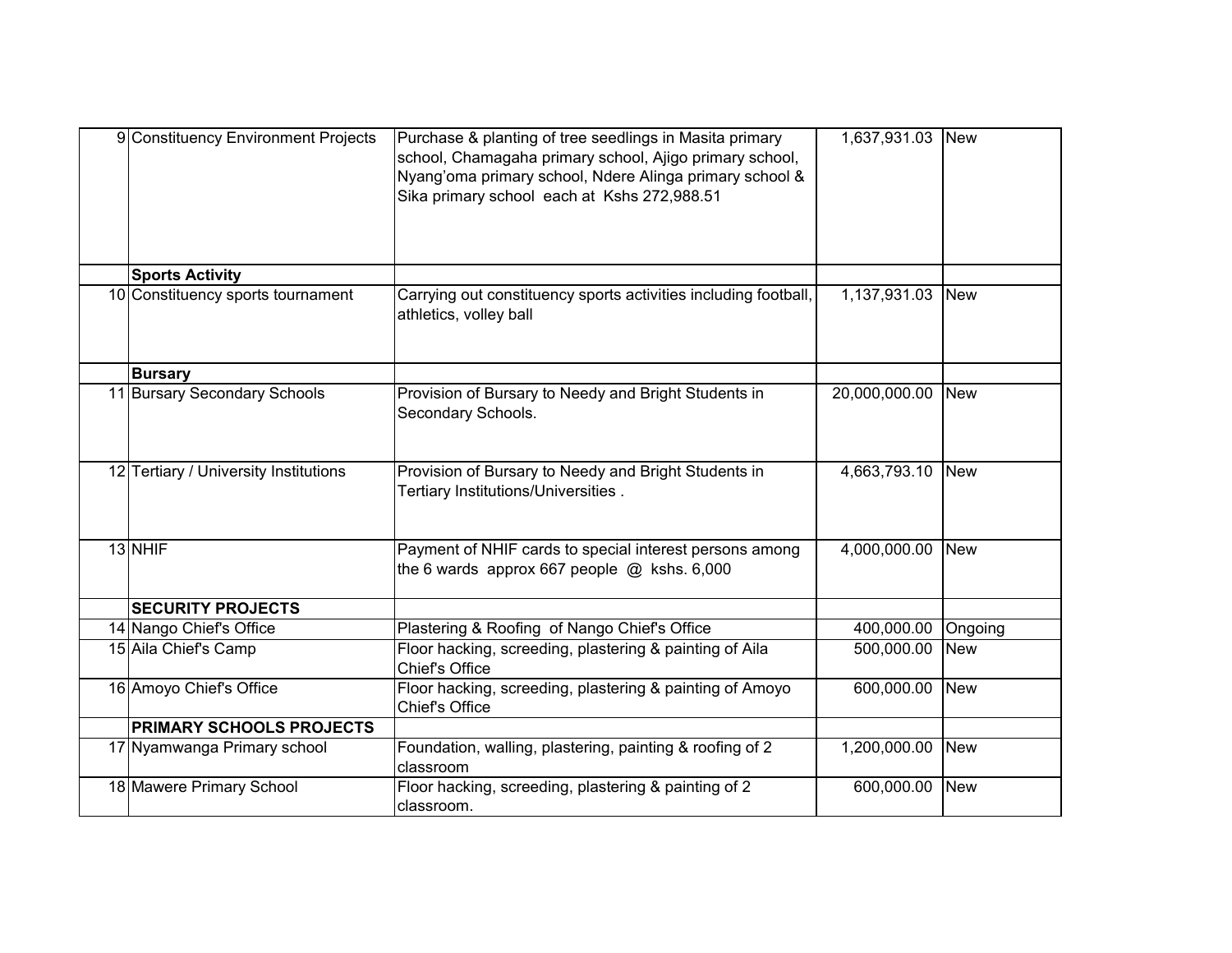| 19 Nyaguda Primary School                                                 | Foundation, walling, plastering, painting & roofing of 1<br>classroom           | 800,000.00 New     |            |
|---------------------------------------------------------------------------|---------------------------------------------------------------------------------|--------------------|------------|
| 20 Magak Primary School                                                   | Foundation, walling, plastering, painting & roofing of 1<br>classroom           | 700,000.00 New     |            |
| 21 Mago Primary School                                                    | Foundation, walling, plastering, painting & roofing of 1<br>classroom           | 700,000.00         | <b>New</b> |
| 22 Milenga Primary School                                                 | Plastering, fittings & Painting of Administration block                         | 600,000.00 New     |            |
| 23 Minya Primary School                                                   | Foundation, walling, plastering, painting & roofing of 1<br>classroom           | 700,000.00         | <b>New</b> |
| 24 Migono Primary School                                                  | Floor hacking, screeding, plastering & painting of 2<br>classrooms.             | 600,000.00 New     |            |
| 25 Wambasa Primary School                                                 | Roofing, plastering and painting of Admin block                                 | 700,000.00         | <b>New</b> |
| 26 Ngulu Primary School                                                   | Floor hacking, screeding, plastering & painting of 3<br>classrooms.             | 500,000.00 New     |            |
| 27 Olago Primary School                                                   | Floor hacking, screeding, plastering & painting of 4<br>classrooms.             | 1,000,000.00       | <b>New</b> |
| 28 Mitiro Primary School                                                  | Floor hacking, screeding, plastering & painting of 2<br>classrooms.             | 700,000.00 New     |            |
| 29 Magombe Primary School                                                 | Foundation, walling, plastering, painting & roofing of 1<br>classroom           | 700,000.00         | <b>New</b> |
| 30 Nyabondo Primary School                                                | Plastering & fittings of Administration block                                   | 500,000.00 Ongoing |            |
| 31 Oiko primary School                                                    | Plastering & painting of 1 classroom                                            | 391,379.32         | <b>New</b> |
| 32 Mahanga Primary School                                                 | Floor hacking, screeding, plastering & painting of 2<br>classrooms.             | 700,000.00         | <b>New</b> |
| <b>SECONDARY SCHOOLS</b>                                                  |                                                                                 |                    |            |
| 33 St. Mary's Maranyona Secondary<br>School                               | Foundation, walling, plastering, painting & roofing of a twin<br>teachers house | 1,200,000.00       | <b>New</b> |
| 34 Nyaguda Secondary School                                               | Plastering, worktops of a science labaratory & construction<br>of 1 classroom   | 1,500,000.00 New   |            |
| 35 Serawongo Mixed Secondary School Plastering & fittings of 2 classrooms |                                                                                 | 1,000,000.00       | <b>New</b> |
| 36 Ulowa Girls Secondary School                                           | Foundation, walling, plastering, painting & roofing of 1<br>classroom           | 800,000.00         | <b>New</b> |